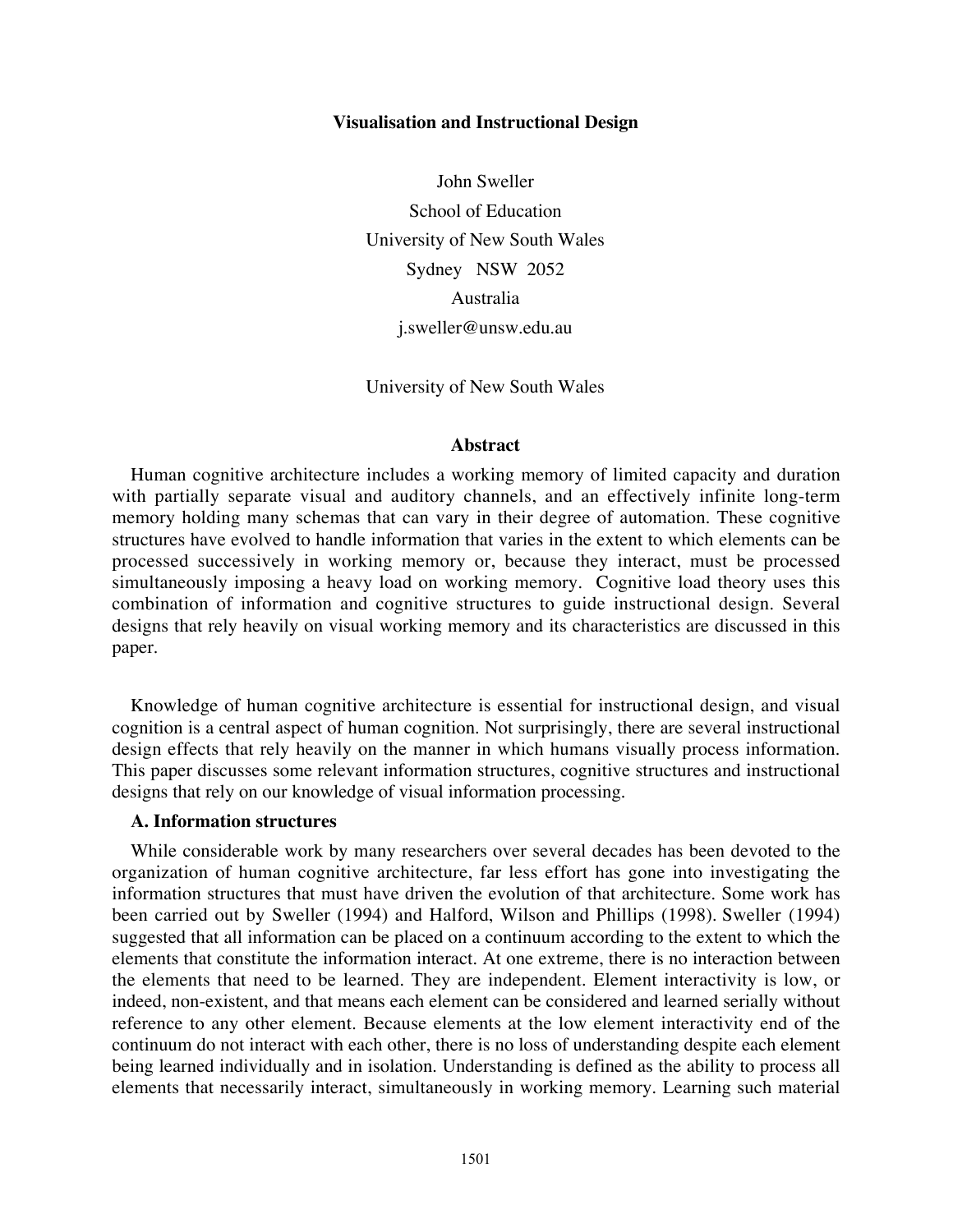imposes a low cognitive load because each element can be learned without reference to other elements. At the other extreme of the continuum, there is close interaction between the various elements that need to be learned. Element interactivity is high which means that if the material is to be understood, all of the information with its multiple elements must be processed simultaneously, imposing a heavy cognitive load.

## **B. Human cognitive architecture**

The term "cognitive architecture" refers to the manner in which cognitive structures are organized. This section describes those aspects of human cognitive architecture relevant to visually based instructional design and around which there is broad agreement.

**1. Working memory**. Initially designated short-term memory (e.g. Miller, 1956) it is now more commonly referred to as working memory (e.g. Baddeley & Hitch, 1974) to reflect the change in emphasis from a holding store to the cognitive system's processing engine. Working memory can be equated with consciousness in that the characteristics of our conscious lives are the characteristics of working memory. The most commonly expressed attributes of working memory are its extremely limited capacity, discussed by Miller (1956) and its extremely limited duration, discussed by Peterson and Peterson (1959). In fact, both of these limitations apply only to novel information that needs to be processed in a novel way. Well-learned material, held in long-term memory, suffers from neither of these limitations when brought into working memory (Ericsson & Kintsch, 1995).

While initially conceptualized as a unitary concept, working memory is now more commonly assumed to consist of multiple streams, channels or processors. For example, Baddeley (e.g. Baddeley, 1992; Baddeley & Hitch, 1974) divided working memory into a visuo-spatial sketchpad for dealing with 2 dimensional diagrams or 3 dimensional information, a phonological loop for dealing with verbal information and a central executive as a coordinating processor.

A major consequence of the limitations of working memory is that when faced with new, high element interactivity material, we cannot process it adequately. We invariably fail to understand new material if it is sufficiently complex. In order to understand such material, other structures and other mechanisms must be used. Processing high element interactivity material requires the use of long-term memory and learning mechanisms.

**2. Long-term memory.** Because we are not conscious of the contents of long-term memory except when they are brought into working memory, the importance of this store and the extent to which it dominates our cognitive activity tends to be hidden from us. Given this hidden nature of long-term memory, it is not surprising that modern research into long-term memory post-dated research into working memory. It took some time for researchers to realize that long-term memory is not just used to recognize or recall information but rather, is an integral component of all cognitive activity including activities such as high-level problem solving. When solving a problem, it was previously assumed that knowledge stored in long-term memory was of peripheral, rather than central importance. De Groot's (1965) work on chess (first published in 1946) demonstrated the critical importance of long-term memory to higher cognitive functioning. He demonstrated that memory of board configurations taken from real games was critical to the performance of chess masters who were capable of visualising enormous numbers of board configurations. This skill depended on schemas held in long-term memory.

**3. Schemas.** Knowledge is stored in long-term memory in schematic form and schema theory describes a major learning mechanism. Schemas allow elements of information to be categorized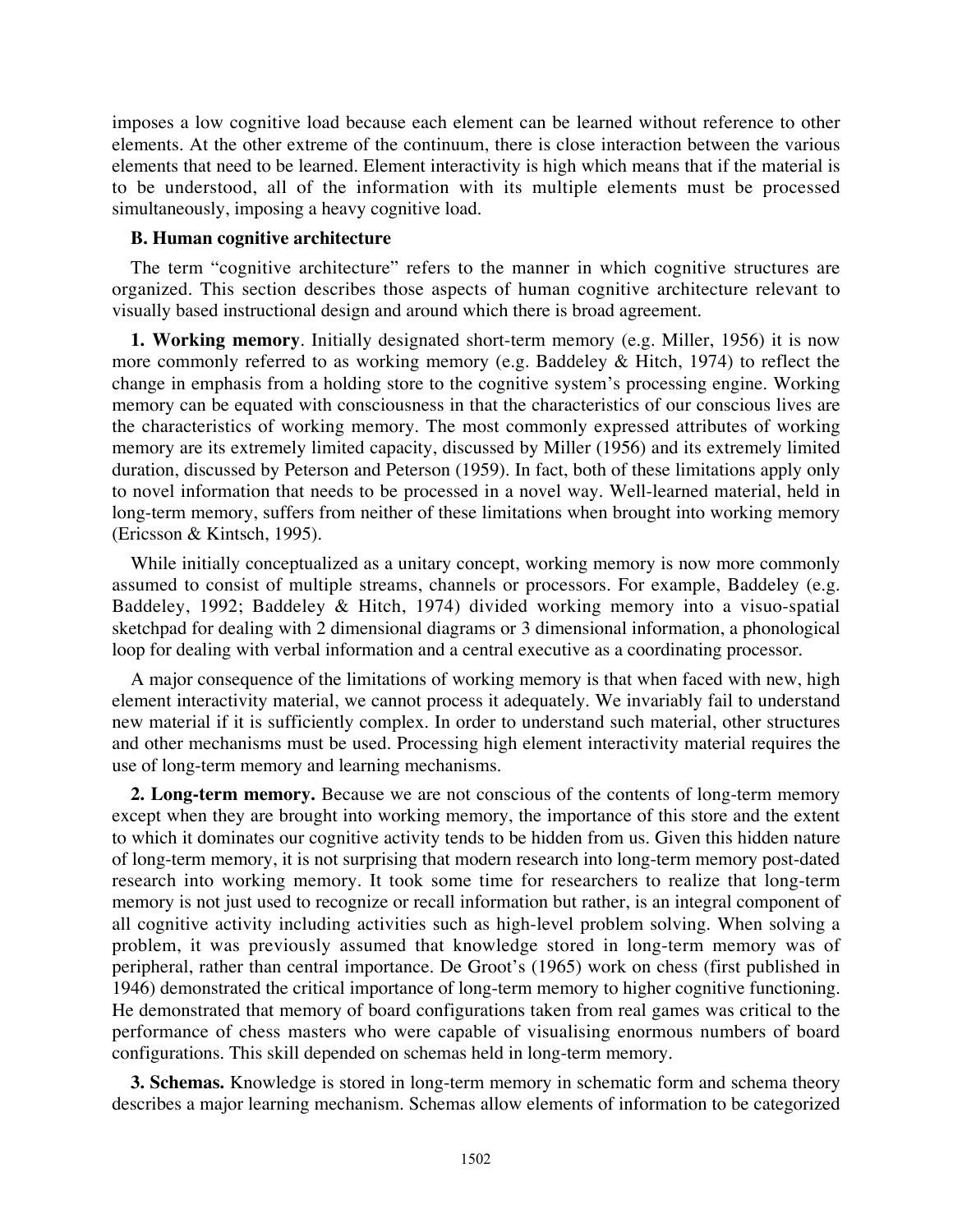according to the manner in which they will be used. Thus, for example, we have a schema for the letter *a* that allows us to treat each of the infinite number of printed and hand-written variants of the letter in an identical fashion. Schemas first became important cognitive constructs following the work of Piaget (1928) and Bartlett (1932). They became central to modern cognitive theory, especially theories of problem solving, in the 1980's. As well as the work of de Groot (1965) and Chase and Simon (1973), Gick and Holyoak (1980; 1983) demonstrated the importance of schemas during general problem solving and Larkin, McDermott, Simon and Simon (1980) and Chi, Glaser and Rees (1982) demonstrated the critical role of schemas in expert problem solving. As a consequence of this work, most researchers now accept that problem solving expertise in complex areas demands the acquisition of tens of thousands of domain-specific schemas. These schemas allow expert problem solvers to visually recognize problem states according to the appropriate moves associated with them. Schema theory assumes that skill in any area is dependent on the acquisition of specific schemas stored in long-term memory.

Schemas, stored in long-term memory, permit the processing of high element interactivity material in working memory by permitting working memory to treat the many interacting elements as a single element. As an example, anyone reading this text has visual schemas for the complex squiggles that represent a word. Those schemas, stored in long-term memory, allow us to reproduce and manipulate the squiggles that constitute writing, in working memory, without strain. But, we are only able to do so after several years of learning.

**4. Automation**. Everything that is learned can, with practice, become automated. After practice, specific categories of information can be processed with decreasing conscious effort. In other words, processing can occur with decreasing working memory load. As an example, schemas that permit us to read letters and words must initially be processed consciously in working memory. With practice they can be processed with decreasing conscious effort until eventually, reading individual letters and words becomes an unconscious activity that does not require working memory capacity. Schneider and Shiffrin (1977) and Shiffrin and Schneider (1977) demonstrated the contrast between conscious and automated processing. Kotovsky, Hayes and Simon (1985) demonstrated the benefits of automated processing to problem solving skill. High element interactivity material that has been incorporated into an automated schema after extensive learning episodes can be easily manipulated in working memory to solve problems and engage in other complex activities.

# **C. Some Instructional Effects**

Cognitive load theory (Sweller, 1988; 1994; 1999; Sweller, van Merrienboer, & Paas, 1998) deals with the interaction of information and cognitive structures and the implications of that interaction for instruction. There are many instructional effects that follow from the theory. Those effects that rely on aspects of visualisation will be discussed in this section.

**1. The split-attention effect.** Consider a student attempting to study a conventionally structured worked example such as that of Figure 1. The diagram in isolation provides no instruction. The associated statements such as *Angle DBE = Angle ABC* are unintelligible without a diagram. Meaning can only be derived from the worked example by mentally integrating the diagram and the statements. Mental integration requires working memory resources because learners must search for referents. When a geometry statement refers to *Angle ABC*, learners must search the diagram for *Angle ABC* in order to understand the statement. Locating referents requires working memory resources that are unavailable for learning.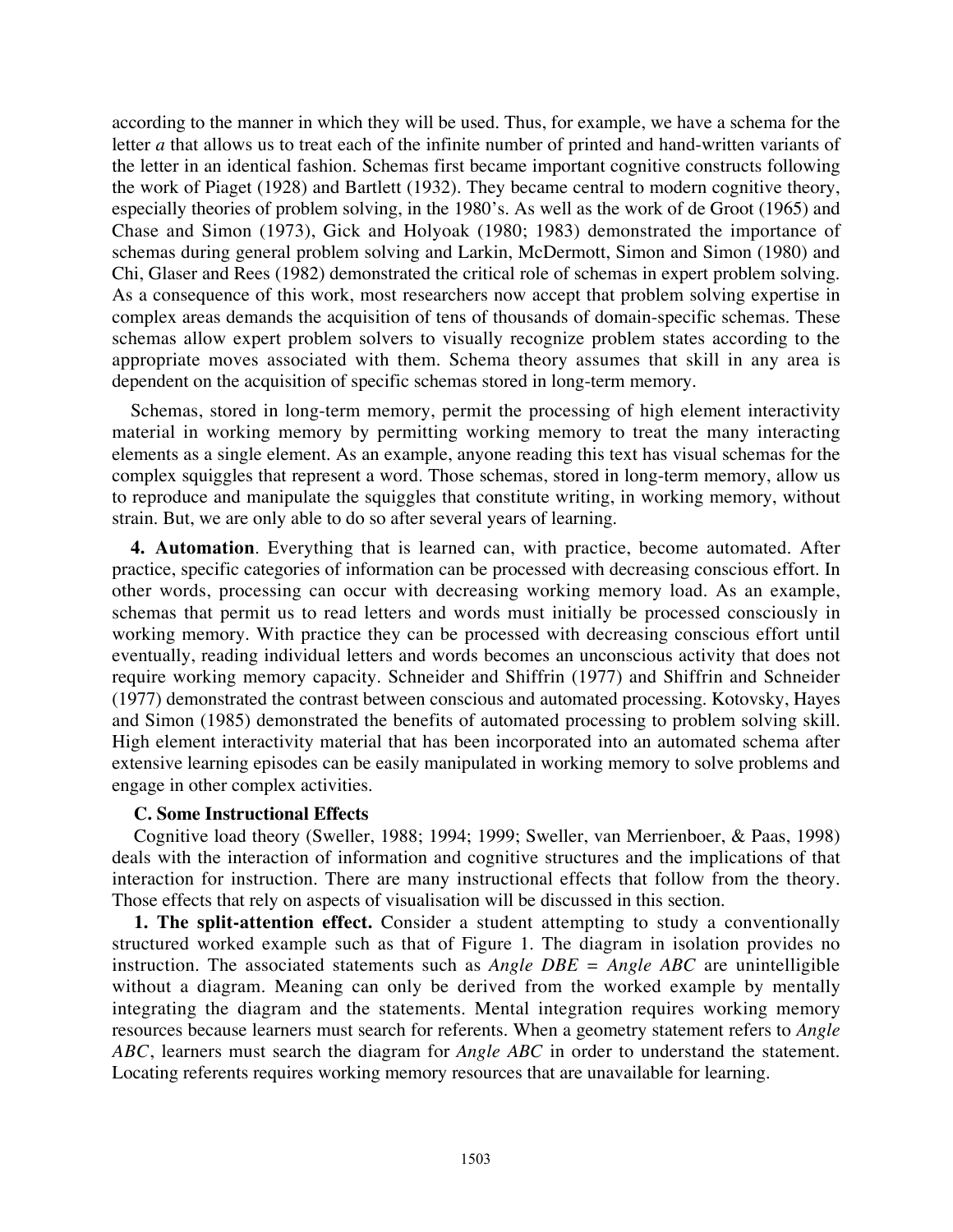

```
= 80^0
```

```
Angle DBE = Angle ABC (Vertically opposite angles are equal)
= 80^\circ
```
Figure 1: An example of a conventional, split-attention diagram and text

The working memory load can be reduced by physically integrating diagrams and statements. Rather than placing statements below or next to the diagram as normally occurs, relevant statements can be incorporated within the diagram so that a search for referents is eliminated (see Figure 2). If conventionally structured worked examples are compared with physically integrated examples, results normally demonstrate an advantage for the integrated versions resulting in the split-attention effect. Various versions of the effect have been demonstrated using a wide variety of instructional materials under a wide variety of conditions (Bobis, Sweller & Cooper, 1993; Cerpa, Chandler & Sweller, 1996; Chandler & Sweller, 1992; 1996; Mayer & Anderson, 1991;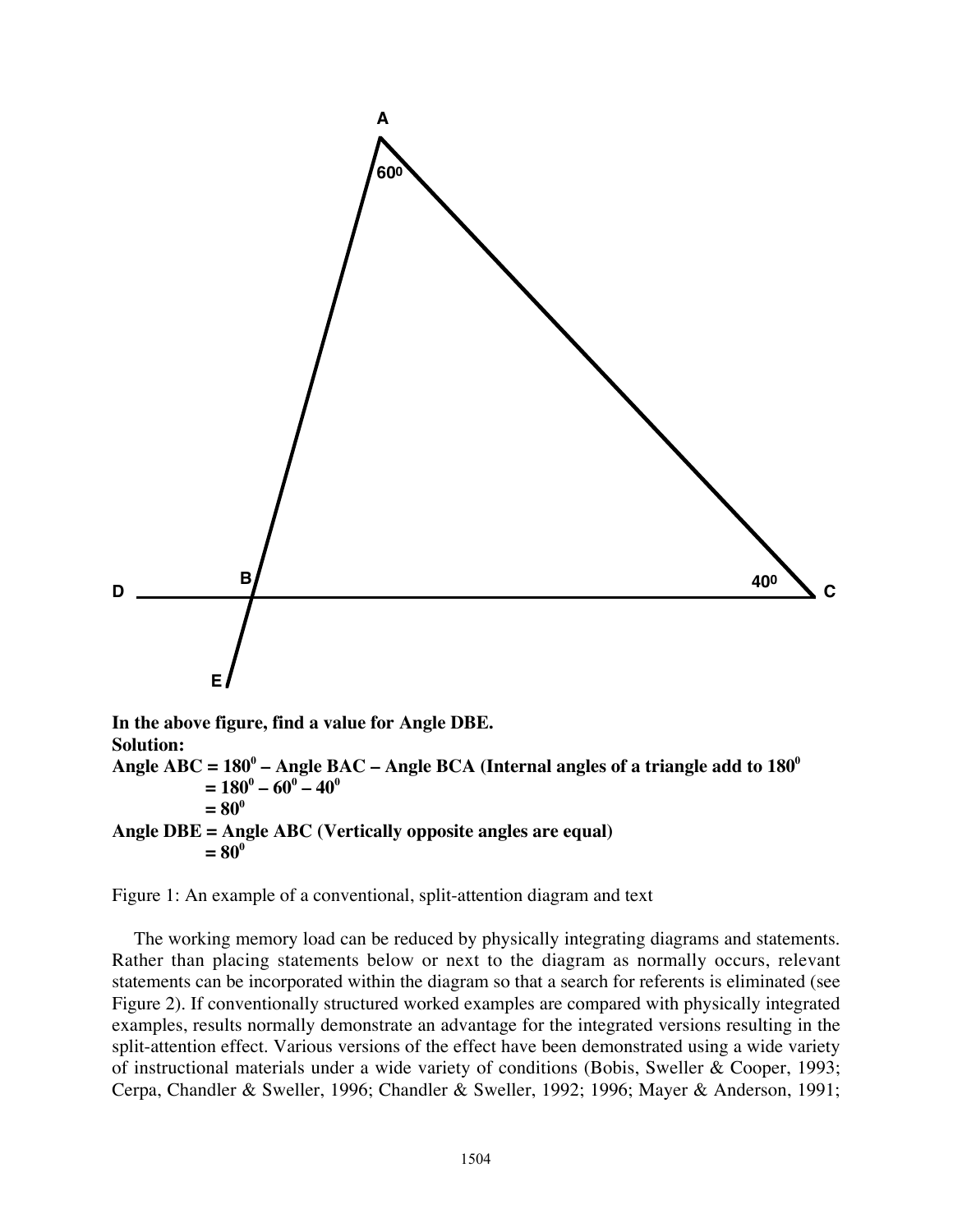1992; Mwangi & Sweller, 1998; Sweller, Chandler, Tierney and Cooper, 1990; Tarmizi & Sweller, 1988; Ward & Sweller, 1990).



Figure 2: An example of an integrated diagram and text

**2. The modality effect.** While physical integration of multiple sources of information can be highly effective, there is an alternative that is equally effective and under some circumstances, may be preferable. The split-attention effect relies on the visual modality with visual search being reduced by the use of physical integration. Visual search means that the visual channel only (the visuo-spatial sketchpad of Baddeley, 1992 and Baddeley & Hitch, 1974) is being used and overloaded under split-attention conditions. There is considerable evidence that effective working memory can be increased by using dual rather than a single modality (e.g. Penney, 1989). While the visual and auditory processors of working memory are not fully separate in the sense that one does not obtain a simple additive increase in processing capacity by presenting some material visually and some in auditory mode, there is considerable empirical evidence of a measurable increase in working memory capacity when using both modalities (Allport, Antonis,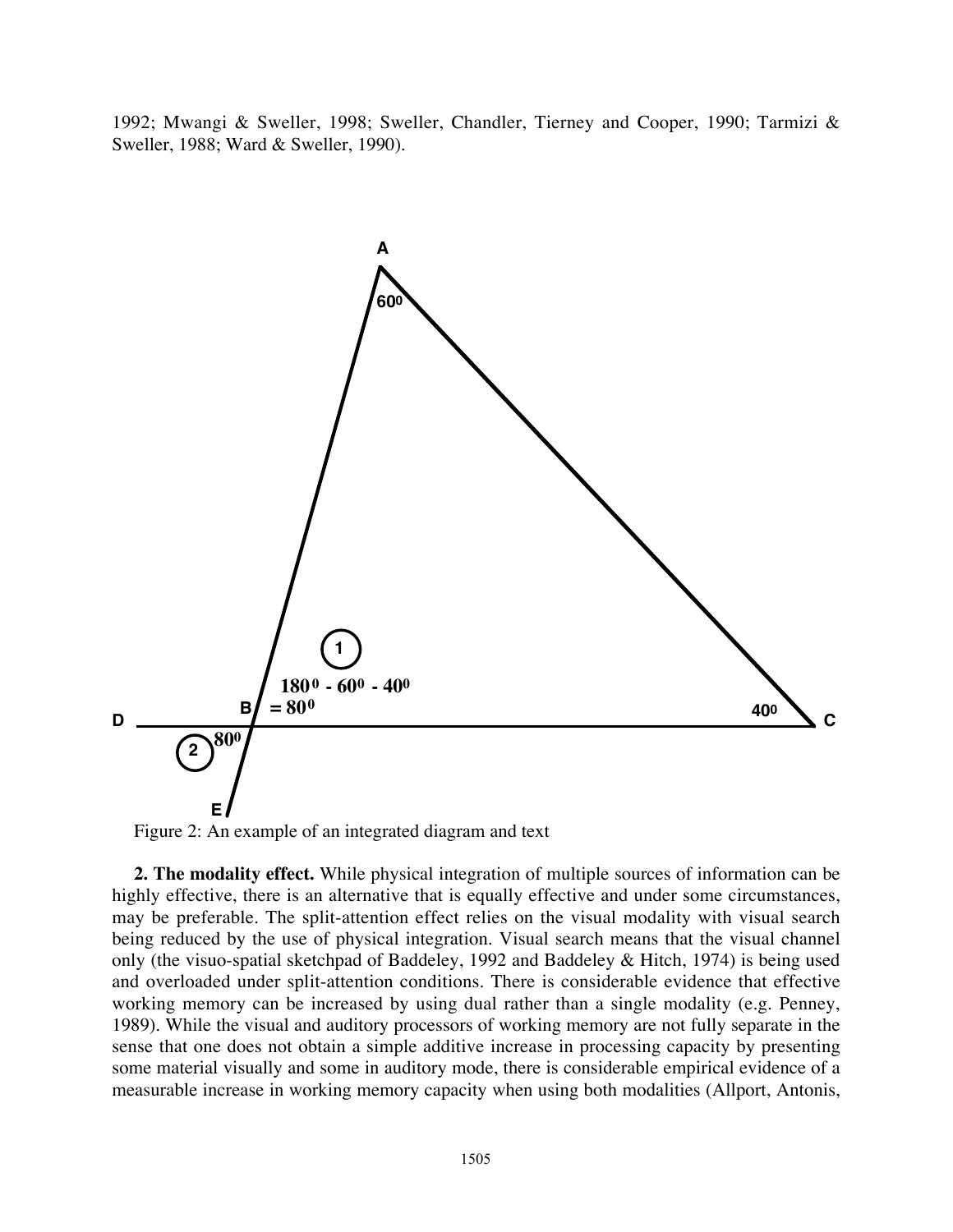& Reynolds, 1972; Brooks, 1967; Frick, 1984; Levin & Divine-Hawkins, 1974). From a theoretical perspective, capacity should increase to the extent that visual and auditory processors can function autonomously without sharing other cognitive structures that limit capacity. Some of the empirical evidence of an increase in working memory capacity when using both modalities also provides evidence for a partial autonomy of the auditory and visual channels.

The possibility of increasing working memory capacity by using dual rather than a single modality should have instructional consequences. For example, under split-attention conditions, rather than presenting a diagram and written text that should be physically integrated, it may be possible to present a diagram and spoken text. Because the diagram uses a visual modality while speech uses the auditory modality, total available working memory capacity should be increased resulting in enhanced learning.

The instructional modality effect occurs when learners, faced with two sources of information that refer to each other and are unintelligible in isolation, learn more when presented with one source in visual mode and the other in auditory mode rather than both in visual mode. This effect has been demonstrated on a number of occasions (Jeung, Chandler & Sweller, 1997; Mayer & Moreno, 1998; Moreno & Mayer, 1999; Mousavi, Low & Sweller, 1995; Tindall-Ford, Chandler & Sweller, 1997).

**3. The redundancy effect.** Both the split-attention and the modality effects occur under very specific conditions. They are only obtainable when multiple sources of information refer to each other and are unintelligible in isolation. For example, a diagram and text will not yield either the split-attention or the modality effects if the diagram is fully intelligible and fully provides the information needed, with the text merely recapitulating the information contained in the diagram in a different form. Under such circumstances, the text is redundant. The redundancy effect occurs when additional information, rather than having a positive or neutral effect, interferes with learning. For example, rather than integrating a diagram with redundant text or presenting the text in auditory form, learning is enhanced by eliminating the text.

There are many different forms of redundancy. As described above, diagram/text redundancy occurs when a self-explanatory diagram has additional text re-describing the diagram (Chandler & Sweller, 1991). Mental activity/physical activity redundancy occurs when, for example, learning how to use a computer application by reading a text has the added physical activity of using the computer (Cerpa, Chandler & Sweller, 1996; Chandler & Sweller, 1996; Sweller & Chandler, 1994). Either reading the text in a manual or surprisingly, physically using a computer, can be redundant and interfere with learning. Summary/detailed exposition redundancy occurs when a summary alone results in enhanced learning compared to a summary plus a full exposition (Mayer, Bove, Bryman, Mars & Tapangco, 1996; Reder & Anderson, 1980; 1981) Lastly, auditory/visual redundancy occurs when the same material, presented simultaneously in written and spoken form, results in a learning decrement compared to the material presented in written or auditory form alone (Kalyuga, Chandler, & Sweller, 1999; 2000; Mayer, Heiser & Lonn, 2001; ).

The redundancy effect is one of the more surprising cognitive load effects with many people finding it quite counterintuitive. Most of us feel that even if additional explanatory material is not beneficial, at the very least it should be neutral. In fact, the addition of redundant information can have strong, negative consequences. The effect can be understood in cognitive load theory terms. If one form of instruction is intelligible and adequate, providing the same information in a different form will impose an extraneous cognitive load. Working memory resources will need to be used to process the additional material and possibly relate it to the initial information. It is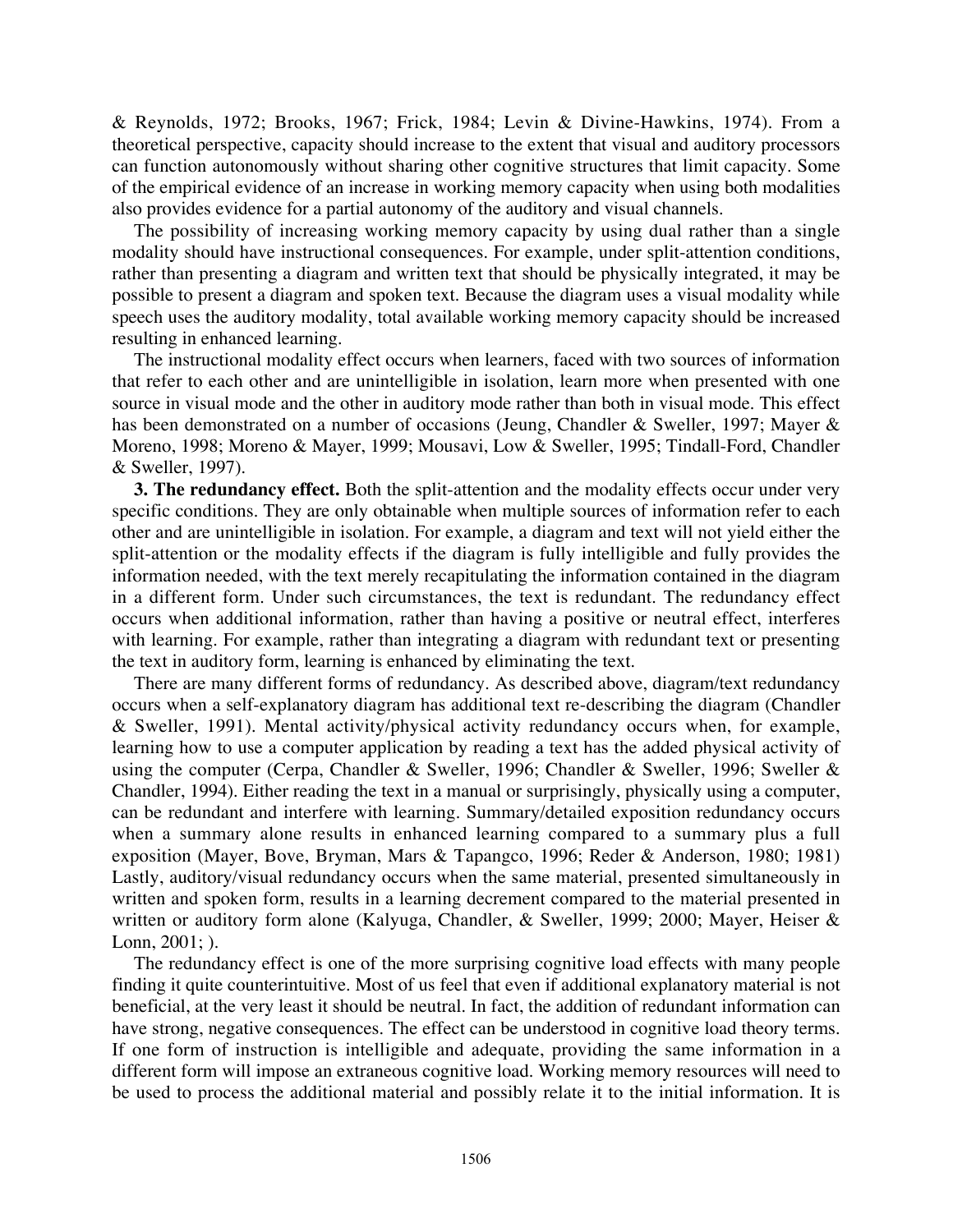likely to be only after the learner has processed the additional information that he or she will be aware that the activity was unnecessary. At that point, the damage may have been done.

**4. The element interactivity effect.** The split-attention, modality and redundancy effects all occur as a consequence of instructional procedures designed to reduce working memory load. It might be expected that the instructional procedures would only be effective where the material being learned imposed an intrinsically high cognitive load. If material does not impose a high cognitive load, the additional load due to inadequate instructional procedures may not matter a great deal because working memory capacity may not be exceeded. An extraneous cognitive load due to inadequate instructional procedures may be irrelevant if the intrinsic cognitive load imposed by the structure of the information is low. Since low element interactivity material has a low intrinsic cognitive load, we can predict that cognitive load effects may disappear when learning such material. The effects may only be obtainable using high element interactivity material. Chandler and Sweller (1996) and Sweller and Chandler (1994) demonstrated that the split-attention and redundancy effects could readily be demonstrated using high element interactivity material but disappeared when low element interactivity material was used. Tindall-Ford, Chandler and Sweller (1997) similarly found that the modality effect could only be obtained using high element interactivity material. Marcus, Cooper and Sweller (1996) found that diagrams for which we have schemas facilitated understanding when compared to text but only under conditions of high element interactivity.

The finding that cognitive load effects can only be obtained using high element interactivity material demonstrates the element interactivity effect. It consists of an interaction between the split-attention, redundancy and modality effects and the complexity (as measured by element interactivity) of the material being learned. While it has not been tested using other cognitive load effects, there is every reason to suppose it could be obtained with all other effects based on a limited working memory.

**5. The imagination effect.** Assume a novice who has acquired some limited schemas. To attain relatively high levels of expertise, further learning will need to include automation of the previously acquired schemas that normally includes continuing to study the material until desired levels of performance have been attained. An alternative is to attempt to imagine the procedures that have been learned. Imagining requires the learner to mentally "run through" or visualise the procedures in working memory. For high element interactivity material, processing information in working memory is impossible until schemas have been acquired. Once they have been acquired and the learner has moved towards the right of the matrix of continua, imagination techniques should be feasible and practice through imagination should assist in automation. Continuing to study the material should be unnecessary because studying high element interactivity material is designed to provide the guidance necessary to reduce search while acquiring schemas. If schemas have already been acquired, there is no longer any need to provide instructional guidance to reduce search because. Using those schemas to imagine the procedures learned should facilitate further learning through automation in a manner that studying the instructions may not.

Cooper, Tindall-Ford, Chandler and Sweller (2001) tested this hypothesis and found that learners given instructions to "imagine" a set of procedures that needed to be learned performed better than learners given conventional "study" instructions. This imagination effect was only obtained using learners with sufficient knowledge to be able to process all of the required information in working memory. For complete novices who were unable to process the high element interactivity material in working memory, a reverse imagination or "study" effect was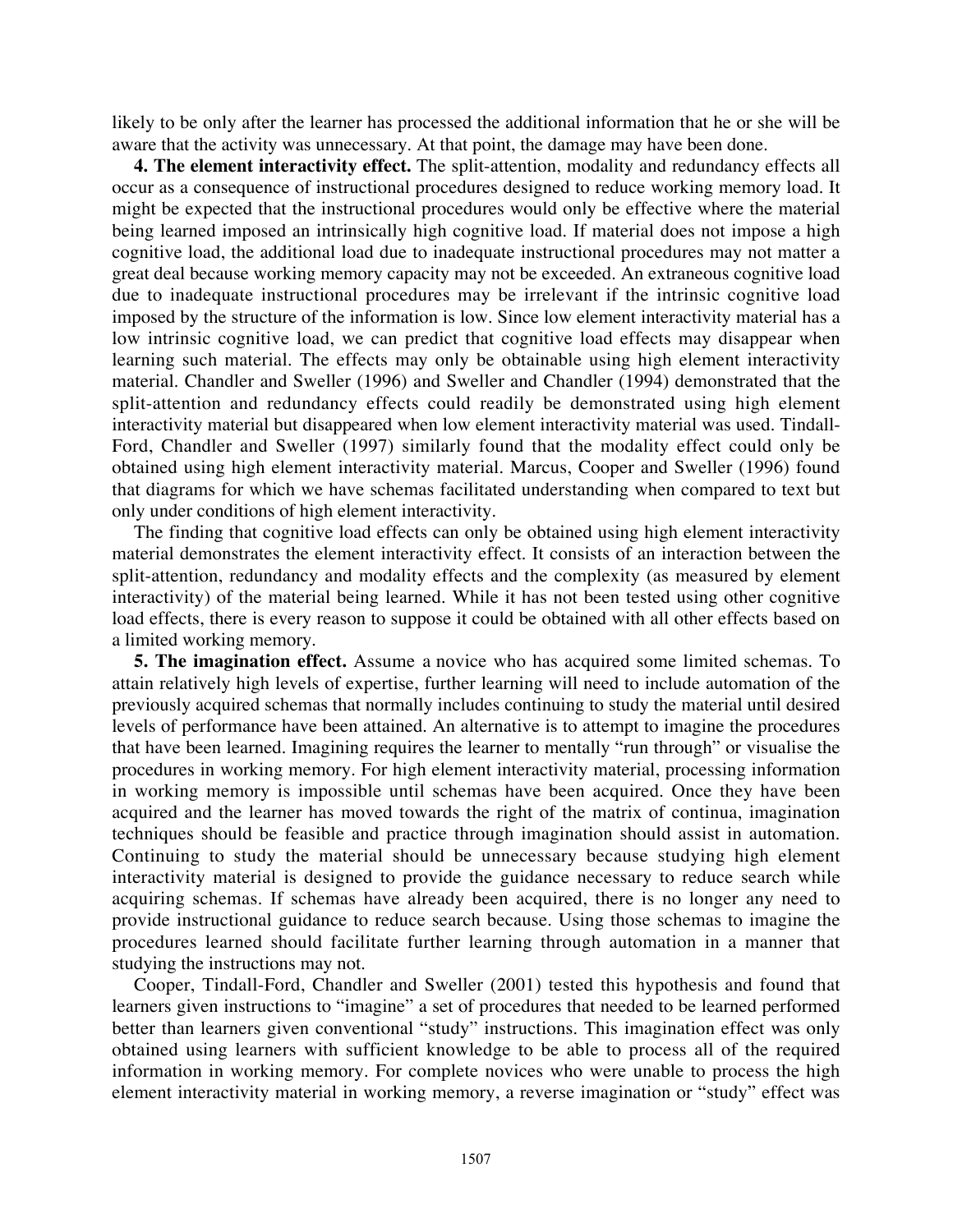obtained with "study" instructions proving superior to "imagination" instructions. In other words, the effect obtained depended on the levels of expertise of the learners. Higher levels of expertise could reverse the effect obtained. The ideal form of instruction depended on the expertise of the learners.

The instructional designs described in this section differ from many instructional designs in that they are very closely tied to our knowledge of information structures and human cognitive architecture. Indeed, they were generated directly from that knowledge. The designs not only flow from our knowledge of visual working memory, they can provide additional information concerning its characteristics.

# **References**

- Allport, D., Antonis, B., & Reynolds, P. (1972). On the division of attention: A disproof of the single channel hypothesis. *Quarterly Journal of Experimental Psychology, 24,* 225-235.
- Baddeley, A. (1992). Working memory. *Science, 255*, 556-559.
- Baddeley, A. & Hitch, G. (1974). Working memory. In G. A. Bower (Ed.) *Recent advances in learning and motivation* (Vol 8, pp. 47-90). New York: Academic Press.
- Bartlett, F. (1932). *Remembering: A study in experimental and social psychology.* London: Cambridge University Press.
- Bobis, J., Sweller, J., & Cooper, M. (1993). Cognitive load effects in a primary school geometry task. *Learning and Instruction, 3,* 1-21.
- Brooks, L. (1967). The suppression of visualization by reading. *Quarterly Journal of Experimental Psychology, 19,* 289-235.
- Chase, W. G. & Simon, H. A. (1973). Perception in chess. *Cognitive Psychology, 4,* 55 81.
- Cerpa, N., Chandler, P., & Sweller, J. (1996). Some conditions under which integrated computerbased training software can facilitate learning**.** *Journal of Educational Computing Research., 15,* 345-367.
- Chandler, P., & Sweller, J. (1991). Cognitive load theory and the format of instruction. *Cognition and Instruction*, *8*, 293-332.
- Chandler, P., & Sweller, J. (1992). The split-attention effect as a factor in the design of instruction, *British Journal of Educational Psychology, 62,* 233-246.
- Chandler, P., & Sweller, J. (1996). Cognitive load while learning to use a computer program. *Applied Cognitive Psychology*, *10,* 151-170.
- Chi, M., Glaser, R. & Rees, E. (1982). Expertise in problem solving. In R. Sternberg (Ed) *Advances in the psychology of human ntelligence* (pp. 7-75). Hillsdale, NJ: Erlbaum.
- Cooper, G., Tindall-Ford, S., Chandler, P. & Sweller, J. (2001). Learning by imagining. *Journal of Experimental Psychology: Applied, 7,* 68-82.
- De Groot, A. (1965). *Thought and choice in chess*. The Hague, Netherlands: Mouton. (Original work published 1946).
- Ericsson, K. A. & Kintsch, W. (1995). Long-term working memory. *Psychological Review, 102,* 211-245.
- Frick. R. (1984). Using both an auditory and a visual short-term store to increase digit span. *Memory & Cognition, 12,* 507-514.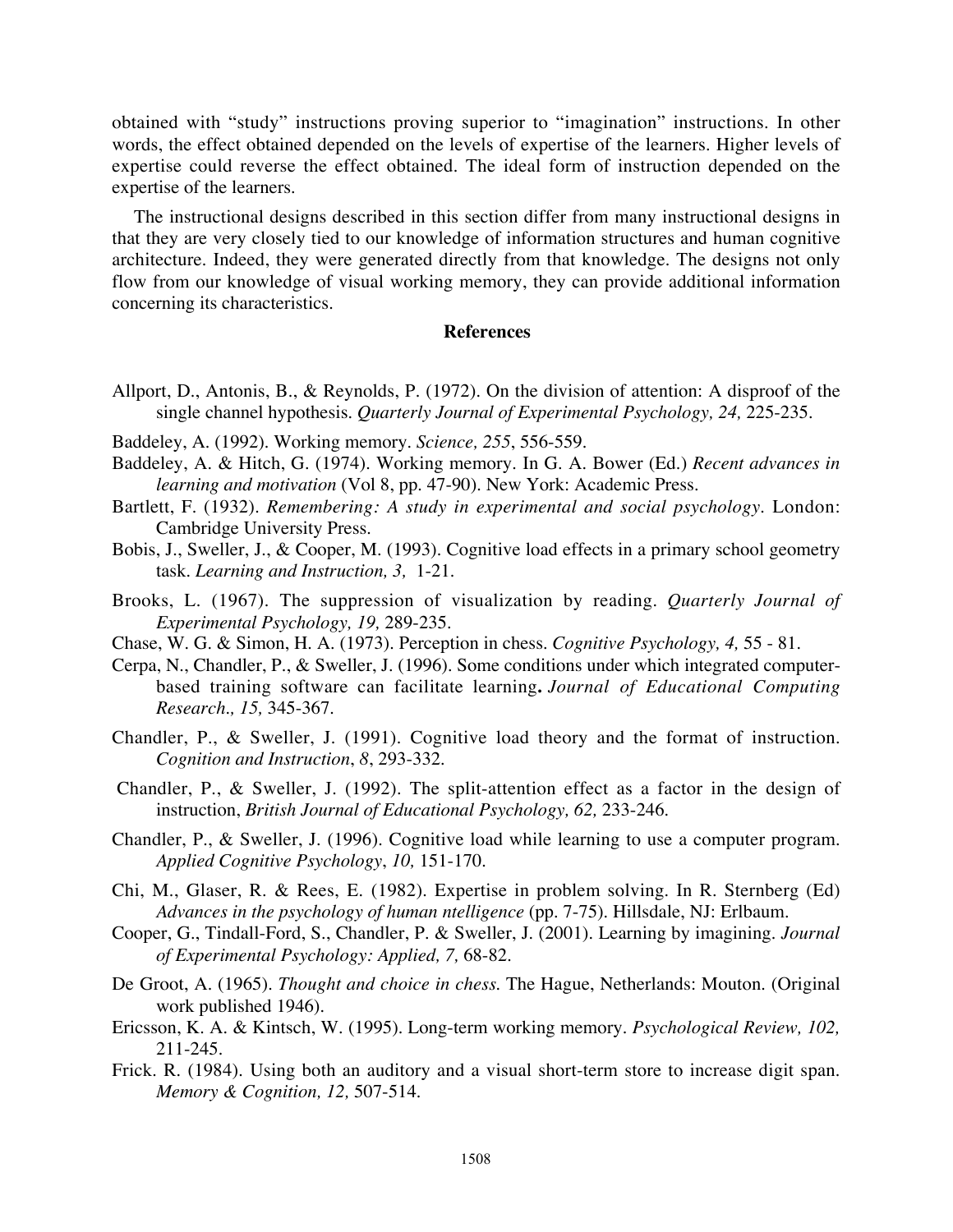- Gick, M. L. & Holyoak, K. J. (1980). Analogical problem solving. *Cognitive Psycholog*y, 12, 306-355.
- Gick, M. L. & Holyoak, K. J. (1983). Schema induction and analogical transfer. *Cognitive Psychology, 15,* 1-38.
- Halford, G., Wilson, W. & Phillips, S. (1998). Processing capacity defined by relational complexity: Implications for comparative, developmental, and cognitive psychology. *Behavioral and Brain Sciences, 21,* 803-863.
- Jeung, H., Chandler, P., & Sweller, J. (1997). The role of visual indicators in dual sensory mode instruction, *Educational Psychology*, *17*, 329-343.
- Kalyuga, S., Chandler, P. & Sweller, J. (1999). Managing split-attention and redundancy in multimedia instruction. *Applied Cognitive Psychology, 13,* 351-371.
- Kalyuga, S., Chandler, P. & Sweller, J. (2000). Incorporating learner experience into the design of multimedia instruction. *Journal of Educational Psychology, 92,* 126-136.
- Kotovsky, K., Hayes, J. R. & Simon, H. A. (1985). Why are some problems hard? Evidence from Tower of Hanoi. *Cognitive Psychology, 17,* 248 - 294.
- Larkin, J., McDermott, J., Simon, D., & Simon, H. (1980). Models of competence in solving physics problems. *Cognitive Science, 4,* 317-348.
- Levin, J. & Divine-Hawkins, P. (1974). Visual imagery as a prose-learning process. *Journal of Reading Behavior, 6,* 23-30.
- Marcus, N., Cooper, M., & Sweller, J. (1996). Understanding instructions. *Journal of Educational Psychology*, *88*, 49-63.
- Mayer, R., & Anderson, R. (1991). Animations need narrations: An experimental test of a dualcoding hypothesis. *Journal of Educational Psychology, 83*, 484-490.
- Mayer, R., & Anderson, R. (1992). The instructive animation: Helping students build connections between words and pictures in multimedia learning*. Journal of Educational Psychology, 84,* 444-452.
- Mayer, R., Bove, W., Bryman, A., Mars, R., & Tapangco, L. (1996). When less is more:

Meaningful learning from visual and verbal summaries of science textbook lessons.

*Journal of Educational Psychology, 88,* 64-73.

- Mayer, R., Heiser, J. & Lonn, S. (2001). Cognitive contraints on multimedia learning: When presenting more material results in less understanding. *Journal of Educational Psychology, 93,* 187-198.
- Mayer, R. & Moreno, R. (1998). A split-attention effect in multimedia learning: Evidence for dual-processing systems in working memory. *Journal of Educational Psychology, 90(2)*, 312 - 320.
- Miller, G.A. (1956). The magical number seven, plus or minus two: Some limits on our capacity for processing information. *Psychological Review, 63,* 81-97.
- Moreno, R. & Mayer, R. (1999). Cognitive principles of multimedia learning: The role of modality and contiguity. *Journal of Educational Psychology, 91,* 358-368.
- Mousavi, S. Y., Low, R. & Sweller, J. (1995). Reducing cognitive load by mixing auditory and visual presentation modes. *Journal of Educational Psychology*, *87*, 319-334.